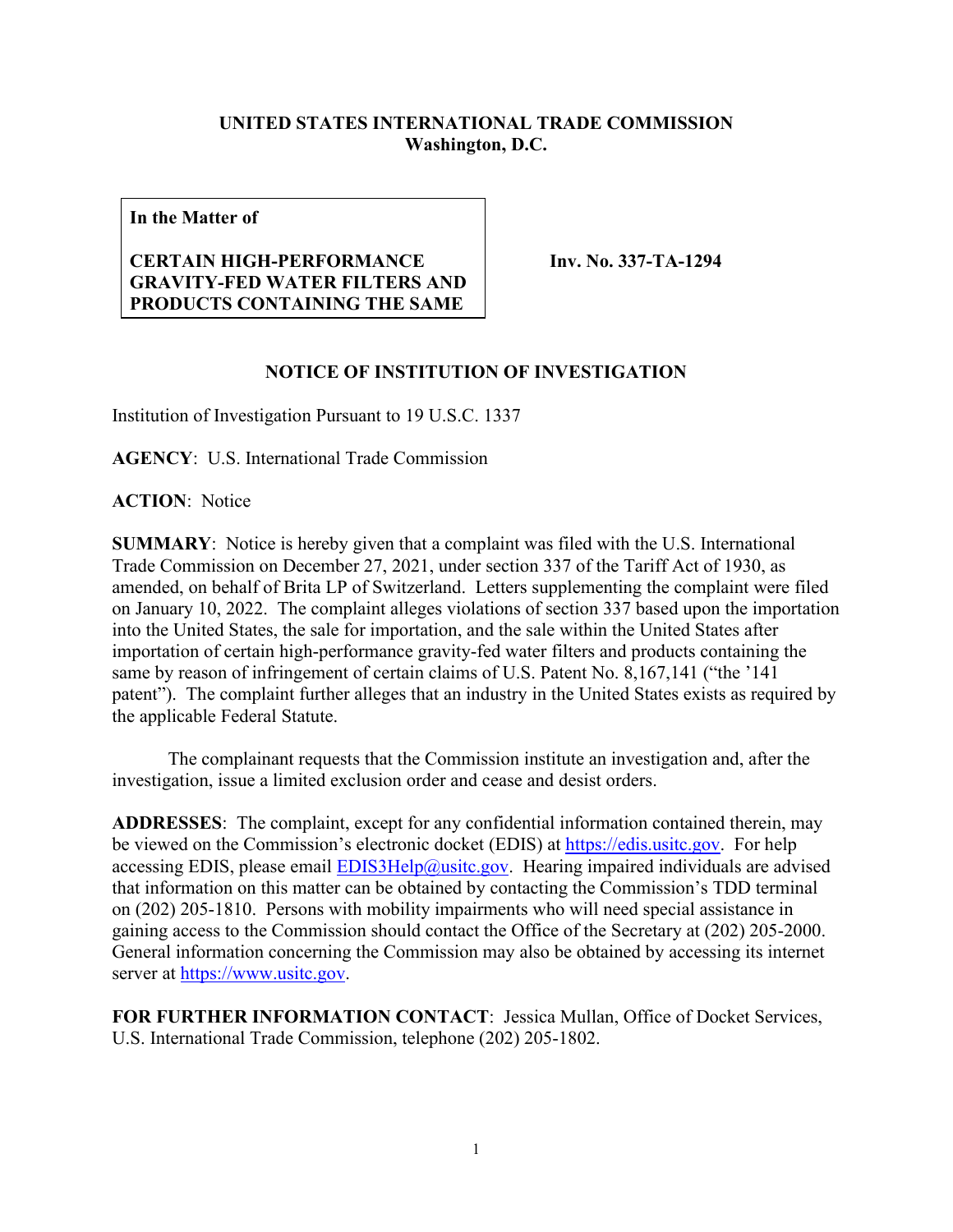## **SUPPLEMENTARY INFORMATION**:

**AUTHORITY**: The authority for institution of this investigation is contained in section 337 of the Tariff Act of 1930, as amended, 19 U.S.C. 1337, and in section 210.10 of the Commission's Rules of Practice and Procedure, 19 C.F.R. 210.10 (2021).

**SCOPE OF INVESTIGATION**: Having considered the complaint, the U.S. International Trade Commission, on January 25, 2022, ORDERED THAT –

(1) Pursuant to subsection (b) of section 337 of the Tariff Act of 1930, as amended, an investigation be instituted to determine whether there is a violation of subsection (a)(1)(B) of section 337 in the importation into the United States, the sale for importation, or the sale within the United States after importation of certain products identified in paragraph (2) by reason of infringement of one or more of claims 1-6, 20-21, and 23-24 of the '141 patent, and whether an industry in the United States exists as required by subsection (a)(2) of section 337;

(2) Pursuant to section 210.10(b)(1) of the Commission's Rules of Practice and Procedure, 19 C.F.R. 210.10(b)(1), the plain language description of the accused products or category of accused products, which defines the scope of the investigation, is "gravity-fed water filters that meet a specified combination of high-performance criteria relating to filter rate and lead volume, lead reduction, and lifetime usage, and water container products that are sold with such filters";

(3) For the purpose of the investigation so instituted, the following are hereby named as parties upon which this notice of investigation shall be served:

(a) The complainant is:

Brita LP Faubourg du Lac 11 2000 Neuchatel, NE Switzerland

(b) The respondents are the following entities alleged to be in violation of section 337, and are the parties upon which the complaint is to be served:

> EcoLife Technologies, Inc. 17910 Ajax Cir City of Industry, CA 91748

Qingdao Ecopure Filter Co., Ltd. No. 13, Yishengbai Road Environmental Protection Industry Zone Jimo, Qingdao Shandong Province, 266201 China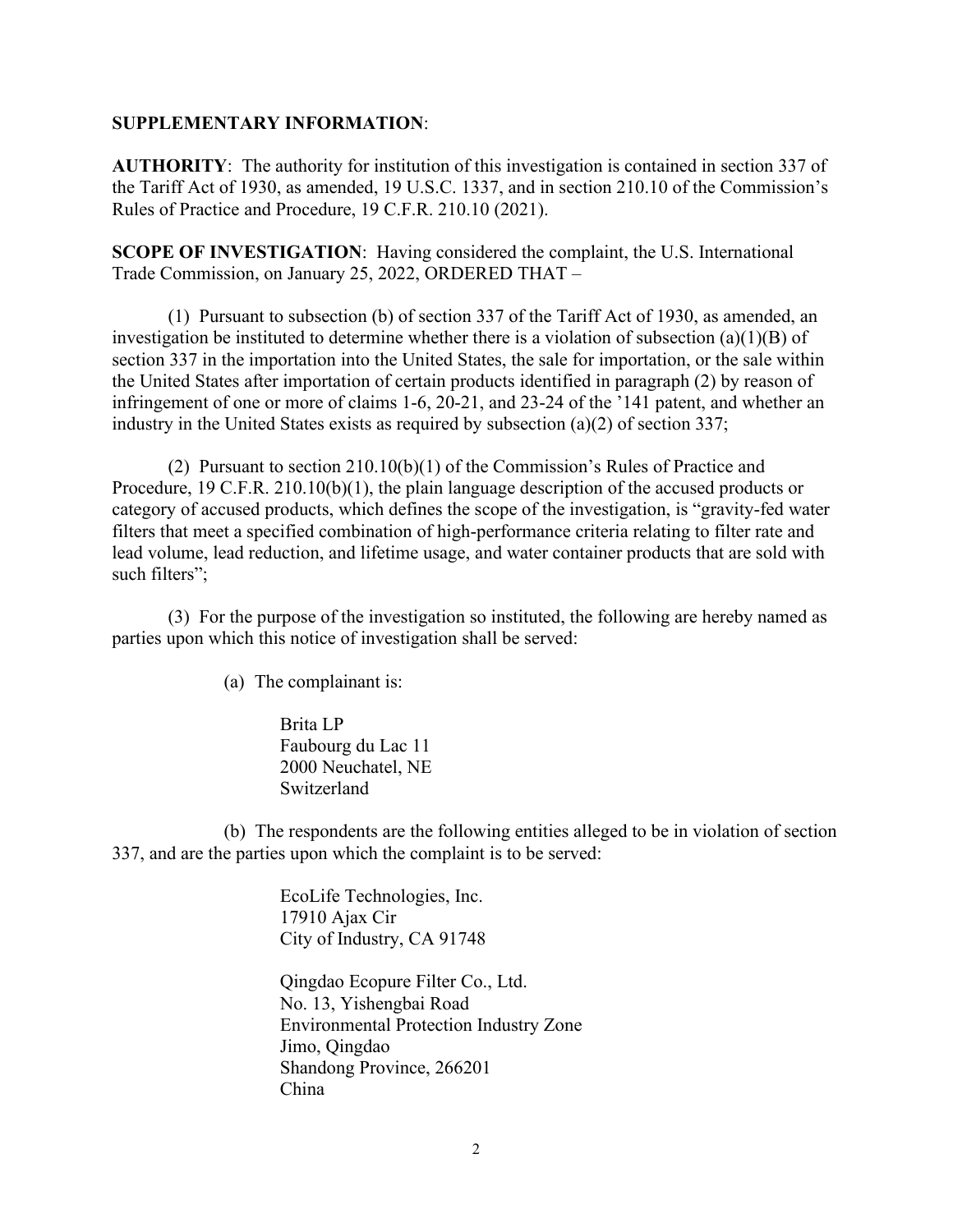Kaz USA, Inc. 1 Helen of Troy Plaza El Paso, TX, 79912-1150

Helen of Troy Limited 1 Helen of Troy Plaza El Paso, TX, 79912-1150

Zero Technologies, LLC 7 Neshaminy Interplex, Suite 116 Trevose, PA 19053

Culligan International Co. 9399 W. Higgins Rd. Rosemont, IL 60018

Vestergaard Frandsen Inc. 333 W. Ostend St., Suite 300 Baltimore, MD 21230

Mavea LLC 1800 Blakenship Road Suite 200 West Linn, OR 97068

Brita GmbH Heinrich-Hertz-Str. 4 65232 Taunusstein Germany

(4) For the investigation so instituted, the Chief Administrative Law Judge, U.S. International Trade Commission, shall designate the presiding Administrative Law Judge.

The Office of Unfair Import Investigations will not participate as a party in this investigation.

Responses to the complaint and the notice of investigation must be submitted by the named respondents in accordance with section 210.13 of the Commission's Rules of Practice and Procedure, 19 C.F.R. 210.13. Pursuant to 19 C.F.R. 201.16(e) and 210.13(a), as amended in 85 Fed. Reg. 15798 (March 19, 2020), such responses will be considered by the Commission if received not later than 20 days after the date of service by the complainant of the complaint and the notice of investigation. Extensions of time for submitting responses to the complaint and the notice of investigation will not be granted unless good cause therefor is shown.